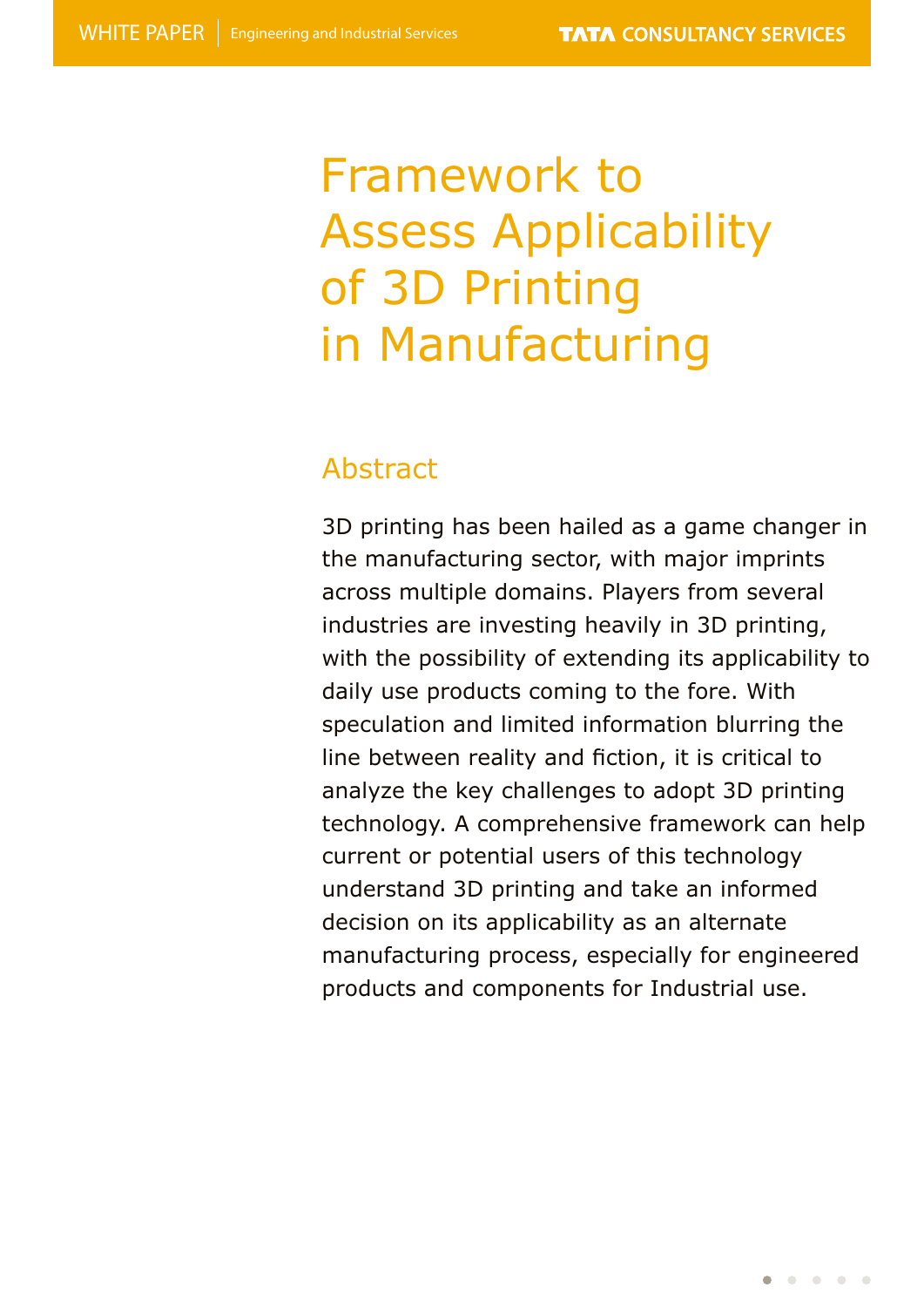CFM, a GE-Snecma joint venture, recently tested a jet engine with nozzles made from a special ceramic composite that can be 3D printed. Much lighter than the previously used nickel based ones, these new nozzles save close to US \$1 million worth of fuel annually, per plane.<sup>1</sup>

### Introduction to 3D Printing

Many forms of commercially active additive manufacturing processes are used by industries today. Though additive manufacturing has been around since the eighties, recent developments in the machine and material capabilities of these processes have spurred the imagination of industry players and observers about the future possibilities of 3D printing.

Almost all of the additive manufacturing processes use a 3D computer-aided design (CAD) model as an input that is exported into 'slicing software' in the form of a StereoLithography (STL) file. The slicing software then slices the CAD model into thin slices along the height of the built part or assembly. The sliced data is sent to the 3D printer that builds the part by each slice or layer. Broadly, these processes are popularly known as 3D printing.

# Current 3D Printing Limitations and Challenges

3D printing was initially conceived to verify or validate products early in the conceptualization and engineering phases. It has now matured into an alternate form of manufacturing, though with certain limitations.

Some of the commercially active 3D printing techniques such as Fused Deposition Modeling (FDM), PolyJet 3D printing, Stereo Lithography Apparatus (SLA), Direct Metal Laser Sintering (DMLS), Electron Beam Melting (EBM) and Selective Laser Melting (SLM) cover a wide range of materials. However, it is still not as exhaustive as the universe of materials available for traditional manufacturing techniques.<sup>2</sup>

The limited range of materials that can be 3D printed is one of the biggest challenges. Significant research is being carried out to overcome this limitation, with efforts directed at even including biomaterials for printing food, tissues, and organs for transplants and drug testing.

One of the advantages of 3D printing is the consolidation of geometry or parts, without much of the manufacturing limitations. The flip side of this is the lack of flexibility in the repair or maintenance of individual parts and assemblies. It should also be remembered that some assemblies of parts require relative motion between the components such as gears and pulleys, and this is not always possible to achieve once the parts are integrated.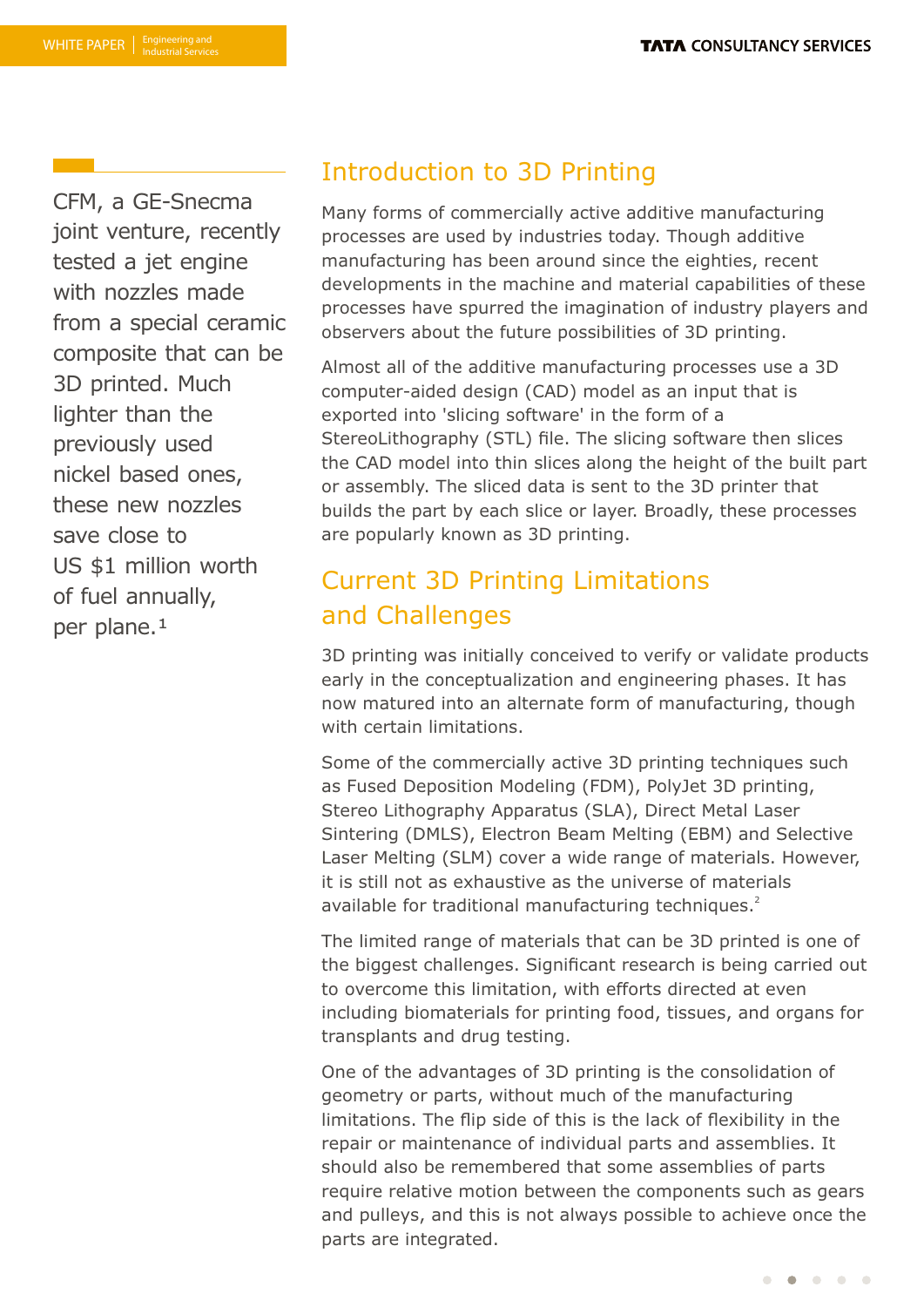From an assurance perspective, we too need to go the extra mile to assure Big Data quality. While we have well-defined, timetested assurance and testing strategies for data warehousing, these traditional approaches, when directly applied to Big Data could result in compelling insights that are outright wrong!

Hence, these points have to be carefully addressed before identifying 3D printing as the manufacturing process of choice. 3D printers also have job-size limitations. Also, most 3D printing processes today cannot produce excellent surface finishes. In most cases, some secondary finishing operations are necessary to get the required surface finish. Another big challenge with 3D printing is the lack of a regulatory framework to protect intellectual property and control the printing of unregulated medical devices and surgical equipment.

Although 3D printing is becoming popular, the high capital and operating costs of 3D printing are still a deterrent for high volume production with the technology available today.

## Leveraging a Framework to Determine Eligibility for 3D Printing

The framework needs to be based on first identifying key parameters that influence the decision-making process. The parameters may also be customized for a particular application or product. Each of these parameters can be assigned an importance rating—either relative or arrived at by paired comparison using a predetermined minimum point method. The summation of all such scores on a weighted average basis indicates the potential for 3D printing of that part or assembly.

Such a framework offers many advantages:

- Helps select the right part to leverage the benefits of 3D printing
- Helps narrow down on the ideal 3D Printing process for the qualified parts
- $\blacksquare$  Enables early elimination of unfit parts
- **Reduces subjectivity by using paired comparison** of attributes
- **Ensures faster assessments**
- n Reduces dependency on 3D printing vendors, enabling unbiased and neutral qualification
- Enables identification of more items that may be 3D printed and personalized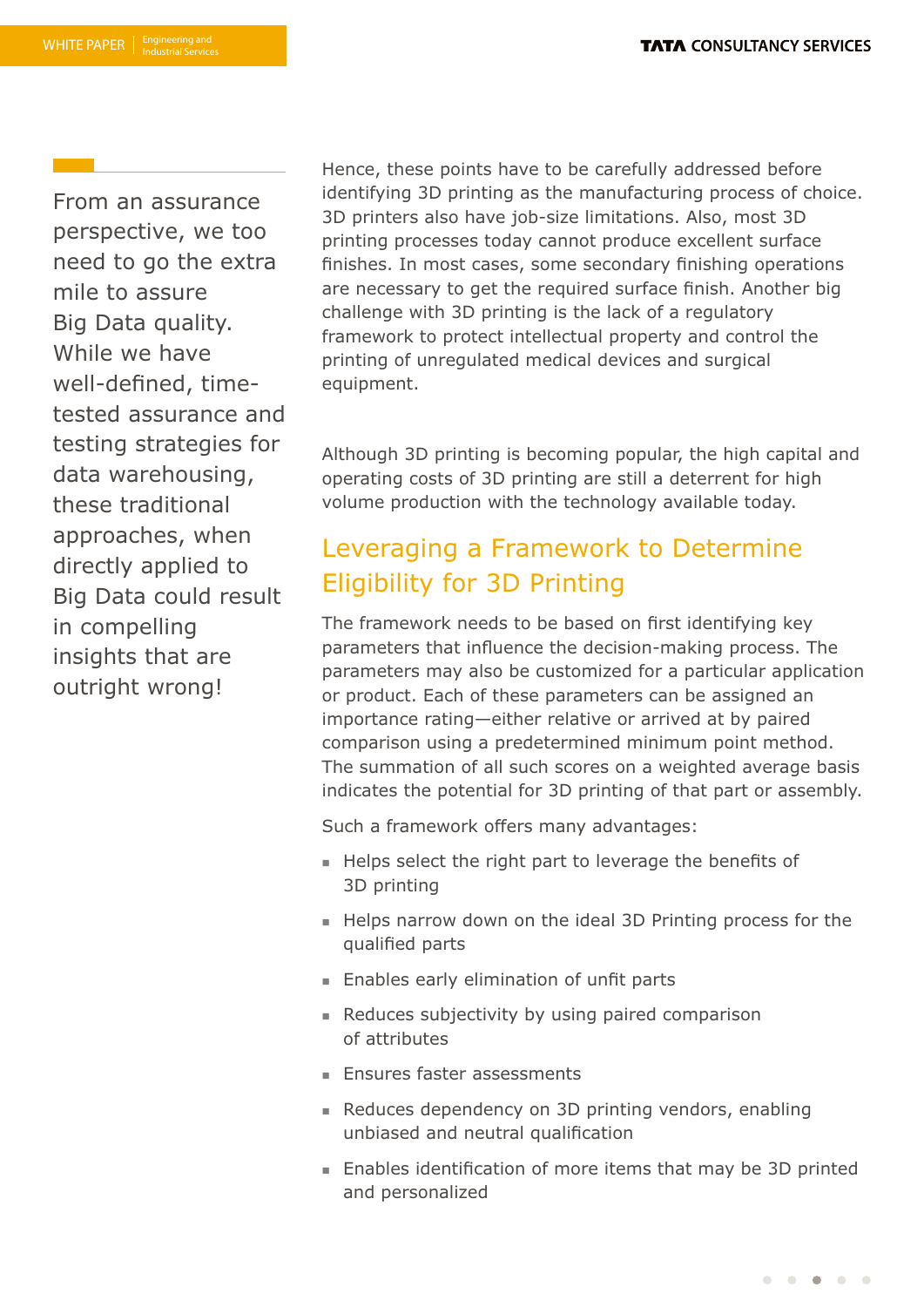The schematic of such a framework is shown in the below figure



### **Conclusion**

As the lines between traditional manufacturing methods and 3D printing methods blur, it is very important to have a clear framework for qualifying components or products that can be manufactured using 3D printing techniques. This framework should also be dynamically updated to be in sync with the latest developments in 3D printing processes.

A comprehensive assessment framework can open up more possibilities for 3D printing and, at the same time, screen products and parts for 3D printing and monitor developments in the field.

### References

- [1] 3D Printing Industry, Can 3D Printed Jet Engine Parts Save Us from Global Warming? (May 31, 2013), accessed April, 2014,http://3dprintingindustry.com/2013/05/31/can-3d-printed-jetengine-parts-save-us-from-global-warming
- [2] Stratasys, Materials: Explore the Widest Range of Materials in the 3D Printing World, accessed April, 2014, http://www.stratasys.com/materials/3D Systems, accessed April, 2014, http://www.3dsystems.com/materials/professionalystems, accessed April, 2014, http://www.3dsystems.com/materials/professional